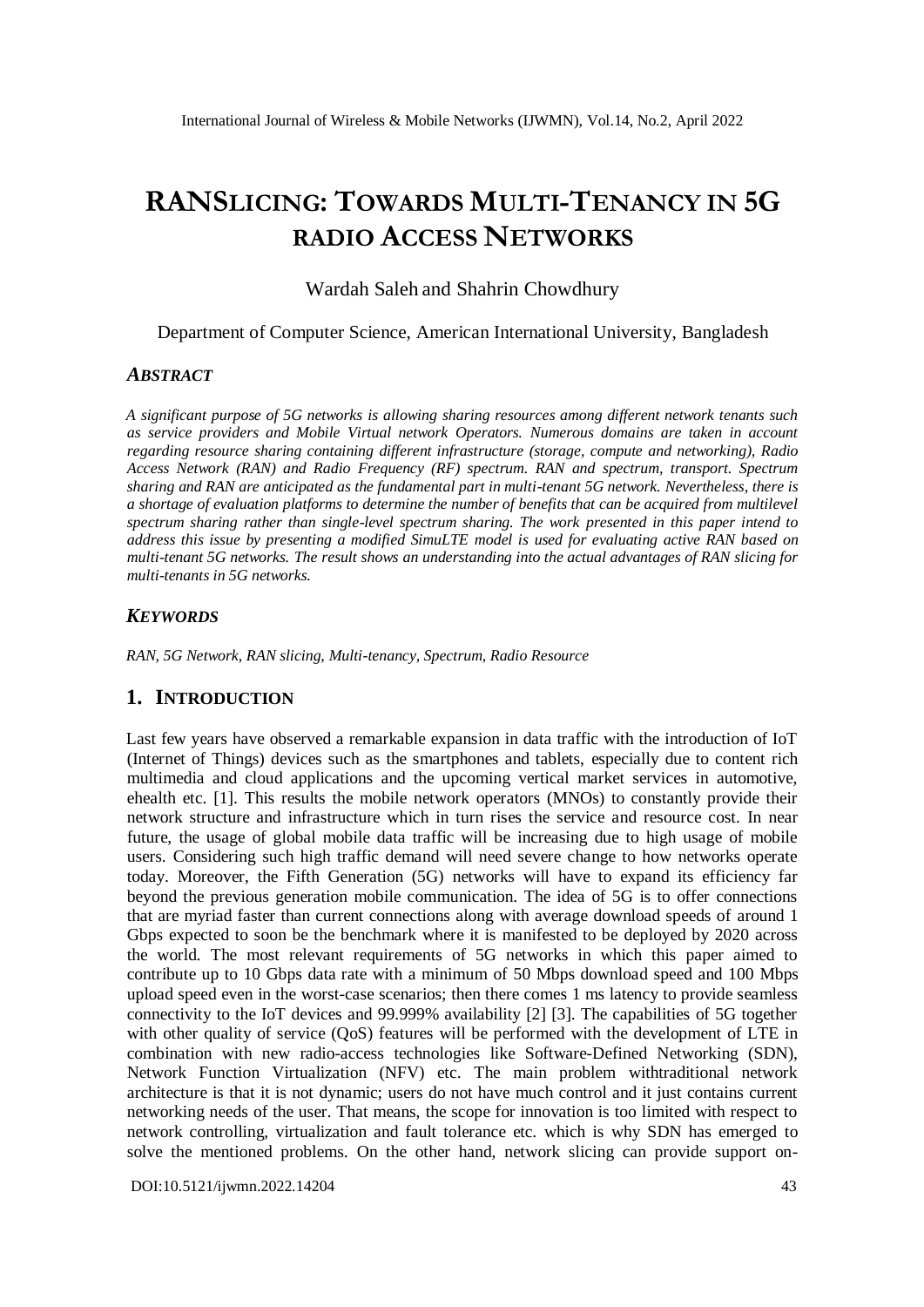demand tailored services for different application scenarios simultaneously using the same physical network by slicing a physical network into various logical networks. With the help of network slicing, networks resources can be dynamically and efficiently assigned to logical networks slices according to the corresponding QoS (Quality of Service) demands. Moreover, SDN controllers can control network slicing in a centralized manner. Virtualization is a key process for network slicing as it enables effective resource sharing among slices. So, the idea of SDN and NFV targets at making an active network infrastructure that makes it easier to bring new services to the end users in a time and resource efficient manner. Moreover, it facilitates the facility providers and MNOs to use shared (multi-tenant) infrastructure. A multi- tenant 5G network looks forward to a slicing architecture that dynamically provides virtual 5G network slices addressing specific tenant requirements and virtualized SDN/NFV control instances for a full tenant control of allocated virtual resources [4]. From the perspective of 5G networks that is multi-tenant based; comprise the RAN and RF spectrum for sharing important resources. These spectrums introduced different models for distributing resources for example, spectrum leasing, mutual renting and co-primary sharing. Also, the work on spectrum sharing in multi-tenant 5G Radio Access Network (RAN) has been done [5]. But in the past, the network was sliced outside the LTE protocol stack [6]; which does not really virtualize the RAN. In [5], the authors have showed a way of RAN virtualization and fined-grained spectrum sharing but according to our research study RAN can further be sliced or virtualized. Besides, only single level slicing and sharing is done in their work. The authors have also done long observation periods to make sharing decisions where spectrum is getting wasted and our research made a significant improvement in their spectrum sharing techniques. So, this paper focuses on multi-level active spectrum sharing on 5G Radio Access Network (RAN) leveraging the wasted radio resources.

## **2. RELATED WORK**

Previously there have been several research-works on performing the cognitive radio concepts of active RAN sharing techniques in 5G networks. In [7], the authors show a technique of partial resource reservation of active RAN sharing which is flexible and permits individual operator to definite a least possible share of resources at the same time; first-come-first-served technique is applied for accessing shared common resources. A technique named as partial resource reservation is proposed in the paper which is used for addressing the scheduler as well as admission control and Long-Term Evaluation (LTE) networks. Their system level simulation showed a comparison between full reservation scheme and their anticipated scheme that can compliantly distribute based on their traffic priorities and their actual traffic loads for the shared resources operation. Consequently, develop the spectrum usage and the network owner's revenue both are compared to full sharing scheme. Therefore, this scheme can maintain least definite performance for individual operator.

According to [6], the authors presented a design and implementation of cell slice for slicing wireless resource in a cellular network for effective Radio Access Network (RAN). CellSlice is a gateway-level solution that achieves the slicing without modifying the base stations' MAC schedulers, thereby significantly reducing the barrier for its adaptation. The most challenging job here is to achieve slicing with a gateway-level solution though at fine timescales, resource sharing decisions occur at the base stations and at the gateways these decisions are invisible. There are two directions: uplink direction and downlink direction. By using a simple feedback based adoption algorithm, CellSlice overcomes the challenge by indirectly constraining the uplink scheduler's decision in the uplink direction. On the other hand, for downlink, the authors have implemented a technique used by NVS (Native base station Virtualization Solution) and presented that effective downlink slicing can be easily accomplished without modifying base station schedulers. The authors presented a model of CellSlice on a Picochip WiMAX testbed.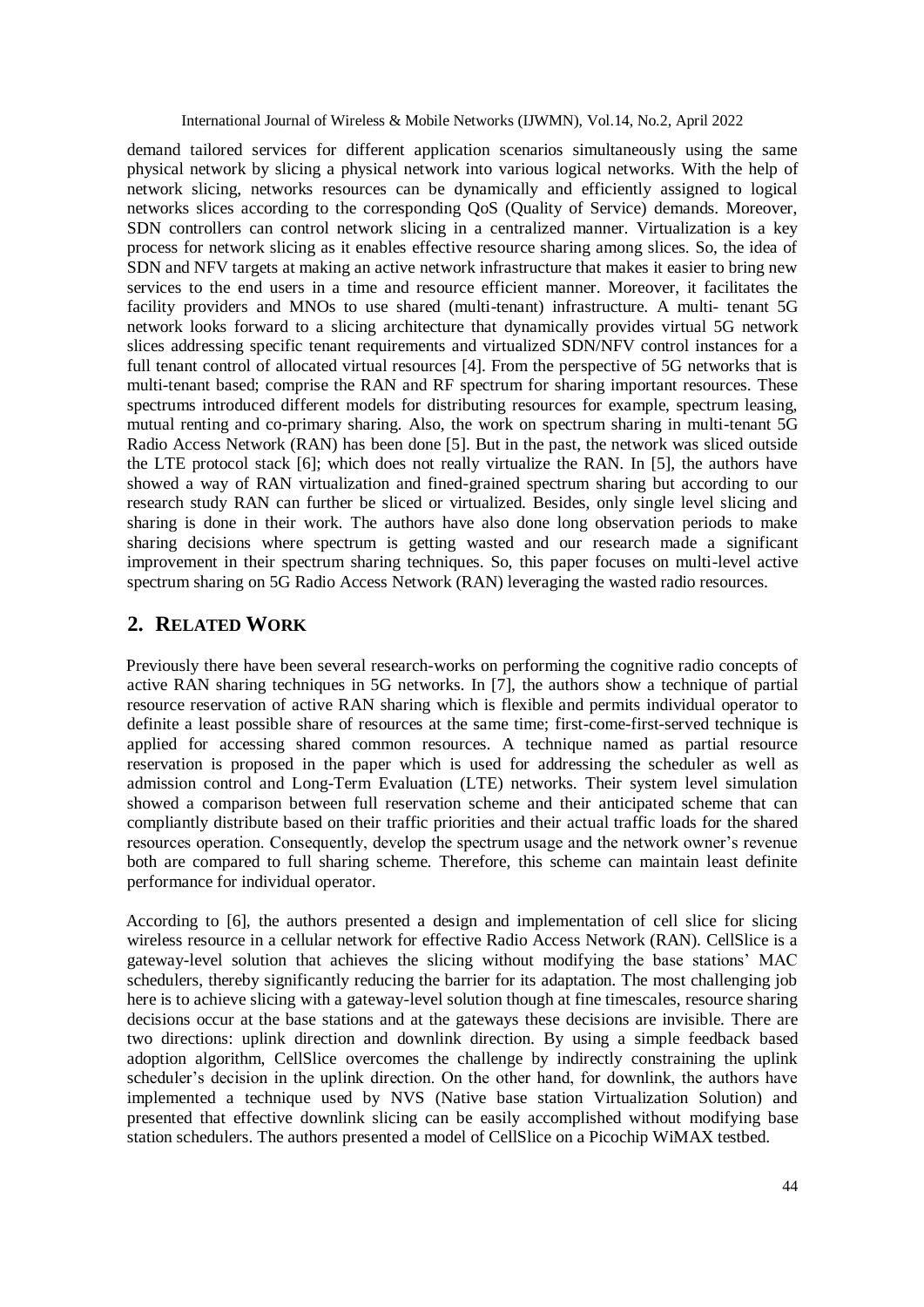The CellSlice's performance for both remote uplink and downlink slicing has demonstrated through both prototype interpretation and simulations that is close to that of NVS. The architecture of CellSlice is access-technology independent and thus can be symmetrically applicable to LTE, LTE-Advanced and WiMAX networks.

Paper [5] is based on 5G network algorithms of spectrum sharing. The paper presents an approach which is centralized and supports active RAN those are fine-grained. To analyze this approach an open-source system level LTE/LTE-A User-Plane simulation model for OMNET++ which is a modified smiLTE model has been used. For Analyzing the active RAN, the mentioned model can be utilized along with spectrum sharing models which are treated in a 5G network that supports multi-tenant feature. Resource scheduling functions and dedicated spectrum of RAN scheduling that is allocated dynamically is permitted by root modules. The authors illustrated exploratory experimental results that provides, a specific observation focusing on the real advantage and in different time-frequency algorithms RAN tenants allow exchange of active spectrum among themselves. In different time-frequency granularities; dedicated spectrum of a RAN tenant can be allocated to another tenant with permission. They considered exchange of different timefrequency granularities and single cell containing two tenants to investigate the potential benefits. End-to-end solution with more complicated distribution in a dynamic slice creation is their future work.

# **3. NETWORK ARCHITECTURE**

A simulation platform is built which is capable of dynamically virtualizing the RAN (Radio Access Network). For this, a multi-tenancy supporting system level simulator has built in a widely used platform (e.g. OMNet++) to implement multi-level RAN slicing. After building the simulation platform, a controller is built on top of the slices to implement spectrum sharing techniques.

# **3.1. RAN Virtualization**

An oversimplified definition of Radio Access Networks or RAN would be the base stations we see in our daily life. It comprises of Antennas and radio resources or spectrum. Imagine a scenario, where Mobile Network Operators (MNOs) like GP, Banglalink and Airtel could reside in the same base station even though they are independent of each other. They have their own spectrum, users and set of rules. But there is a centralized controller on top of them that can control them and share each other's physical or radio resources when not being used. This is pretty much how we have virtualized the RAN.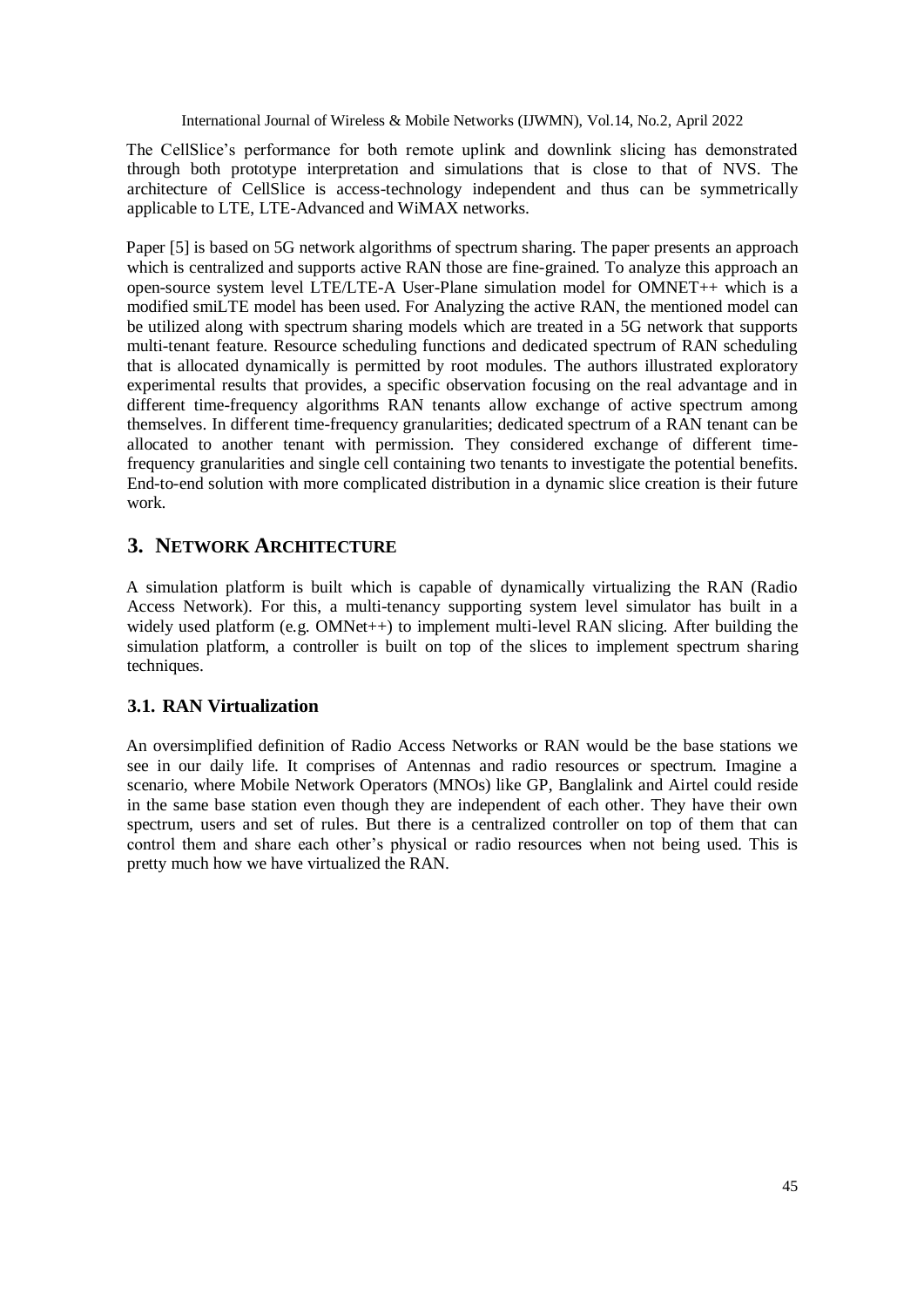

Figure 1. RAN Virtualization

The above figure is a scenario of RAN virtualization where it creates an adaptive and flexible network providing flexibility and scalability for Mobile Network Operators (MNOs). Here, MNOs can co-exist virtually in the same RAN yet, they can act independently and share resources if necessary. While early implementations provided each physical BS (Base Station) with its own dedicated computing resources resulting in an over-provisioning of computing resources, more advanced implementations which is done in this thesis that allows a dynamic reassignment of processing resources to BSs based on the requirement [8]. Hence, a platform is needed that lies at the intersection of real-time architectures for handling communication signals and large-scale information processing systems by the virtualization and centralization of the RAN. This RAN sharing architecture is expected to permit distinct core network operator to join with a shared radio access network. The operators along with sharing radio network elements are possibly expected to share radio resources among them. Therefore, network sharing is an adjustment between operators and the user should have clear regarding this. This designates that a supporting UE (User Equipment) requires the eligibility to distinguish between operators of core network who are existing in a shared radio access network and these operators can be maintained in the similar way as non-shared operators does.

For this, a RAN is virtualized, making it agile and the novelty of the work is to create dynamic slices. To this extent, a simulation platform has built in omnet++ which is a widely used simulation platform for computer networks that supports RAN virtualization on Multi-Tenancy.

### **3.2. Multi-Level Slicing**

As per previous discussion, multiple operators like GP or Banglalink can reside inside the same base station. Previously, only single level slicing and sharing is done in [5]. In our platform, the slice of GP can further be divided into more slices. Consider a scenario, GP has only two customers requesting video. GP will allocate all its resources to these customers now. It might be the case that they do not need all of it. In the meantime, another two customers join and requests VOIP calls. Our platform will automatically calculate the required resources for the VOIP calls and allocate it to them. This will ensure a guaranteed performance for the VOIP and video streaming. Once the VOIP call finishes video streaming will enjoy the whole bandwidth again.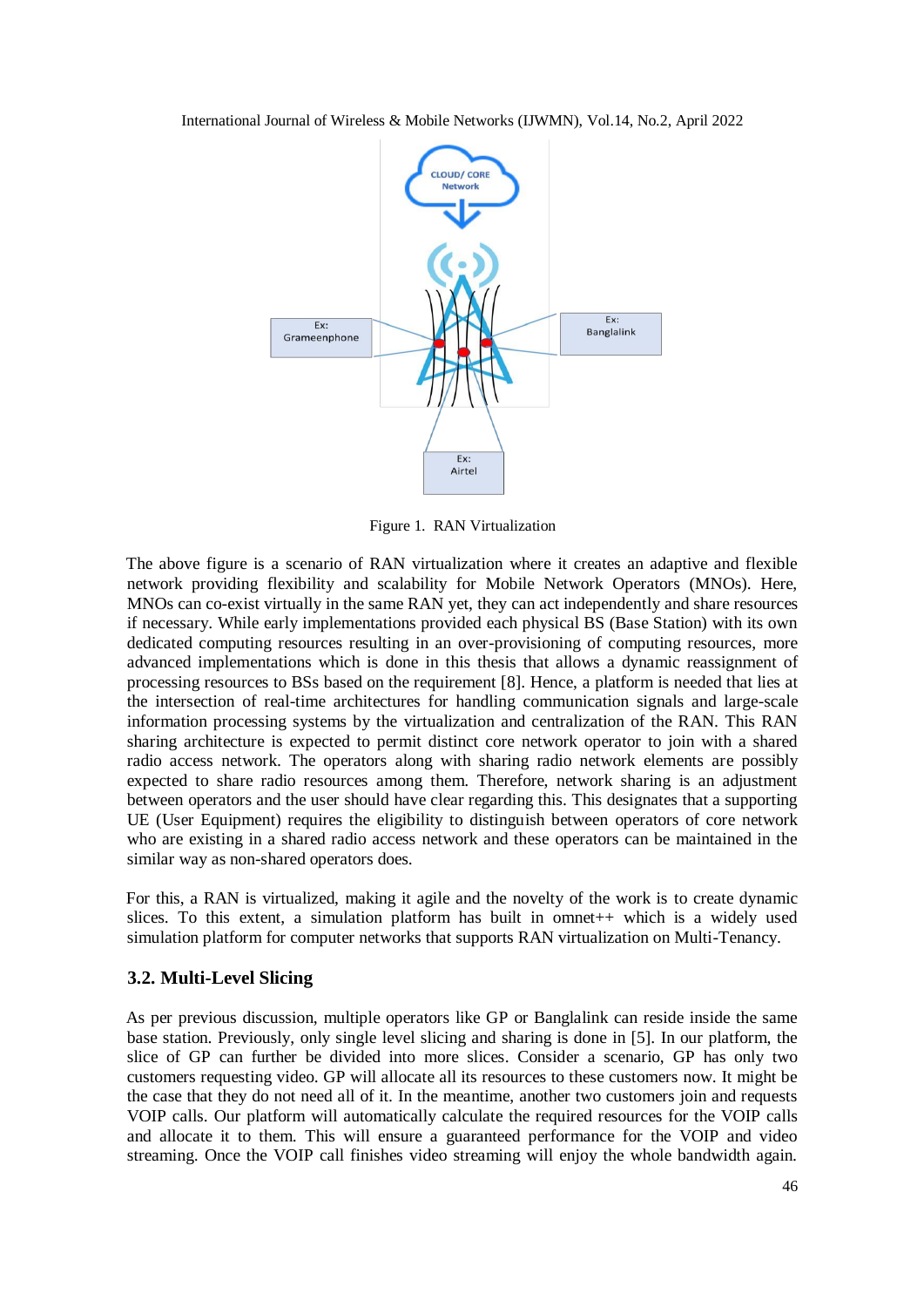So, the focus in this part is to ensure dynamic slice creation and guaranteed bit rate. The following figure is an example of the mentioned scenario.



Figure 2. Multi-level slicing in 5G network

# **4. SLICING SCHEME**

In this section, we describe the proposed mechanism that is multi-tenancy scheme where the architecture of multi-level slicing has shown. Before describing multi-tenancy scheme, single tenancy is also described that has done previously to understand the basic difference between them.

### **4.1. Single-Level Scheme**

In [5], exchange of distinct time-frequency granularities and examine the probable benefits are considered while two tenants residing in a single slice or cell. For this, the concept in SimuLTE has reformed the current node's structure to allow multi-tenant eNodeB that has physical layer resources as well as MAC modules for individual tenant.



Figure 3. New and improved sub-modules inside eNodeB structure [5]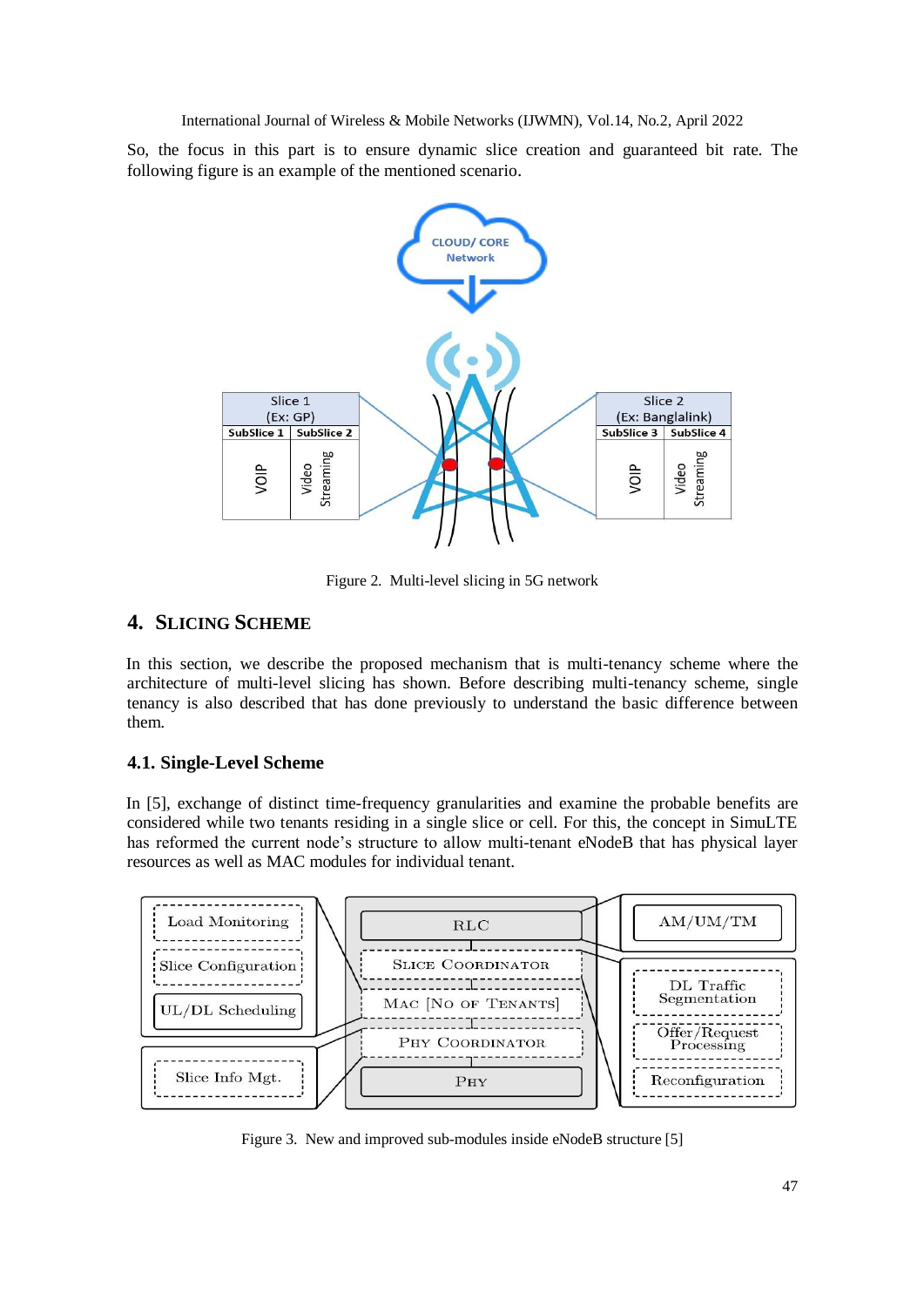Figure 3 represents added and reformed sub-modules (drawn with dash line) in LTE-NIC composite nodes. Here, Slice Coordinator and PHY Coordinator are used to coordinate MAC submodules for tenants. These tenants are arranged in a user –defined array which is supported by eNodeB. SimuLTE model modifies the MAC modules for supporting new communication (messages and interfaces) and carry-on discrete set of physical layer resources. The architecture of single-level slicing has shown below where the new modified sub-modules are included.



Figure 4. Architecture of single-level slicing [5]

To ensure tenant specific MACs with separate and independent functionalities an array of MACs is used instead of a single MAC in the LTE-NIC module. The array size of the MACs is equal to the number of tenants to be specified by the user. The connection between the MACSlice Coordinator and MAC-PHY Coordinator has to be dynamic with respect to the number of slices. When it receives data packet from upper or lower layer, they are being treated in such a way as if there is only one MAC. They don't communicate within themselves, rather Slice Coordinator and PHY Coordinator controls it.

### **4.2. Multi-Level Scheme**

Gartner [9] defines multi-tenancy as "A reference to the mode of operation of software where multiple independent instances of one or multiple applications operate in a shared environment. The instances (tenants) are logically isolated but physically integrated." The Next Generation Mobile Networks (NGMN) alliance anticipates a 5G architecture that influences the structural partition of software and hardware and the programmability offered by Software Defined Networking (SDN) and Network Function Virtualization (NFV). Fundamentally the 5G architecture is an original SDN/NFV architecture covering features ranging from devise (mobile/fixed) framework, all the management function and virtualized functions to organize the 5G system (9). The 5G architecture shall hold a wide range of use cases from the vertical industries with distinct demands e.g., security, latency, resiliency, and bandwidth. To deal with this challenge, the NGMN has proposed the concept of "5G network slicing". It supports the main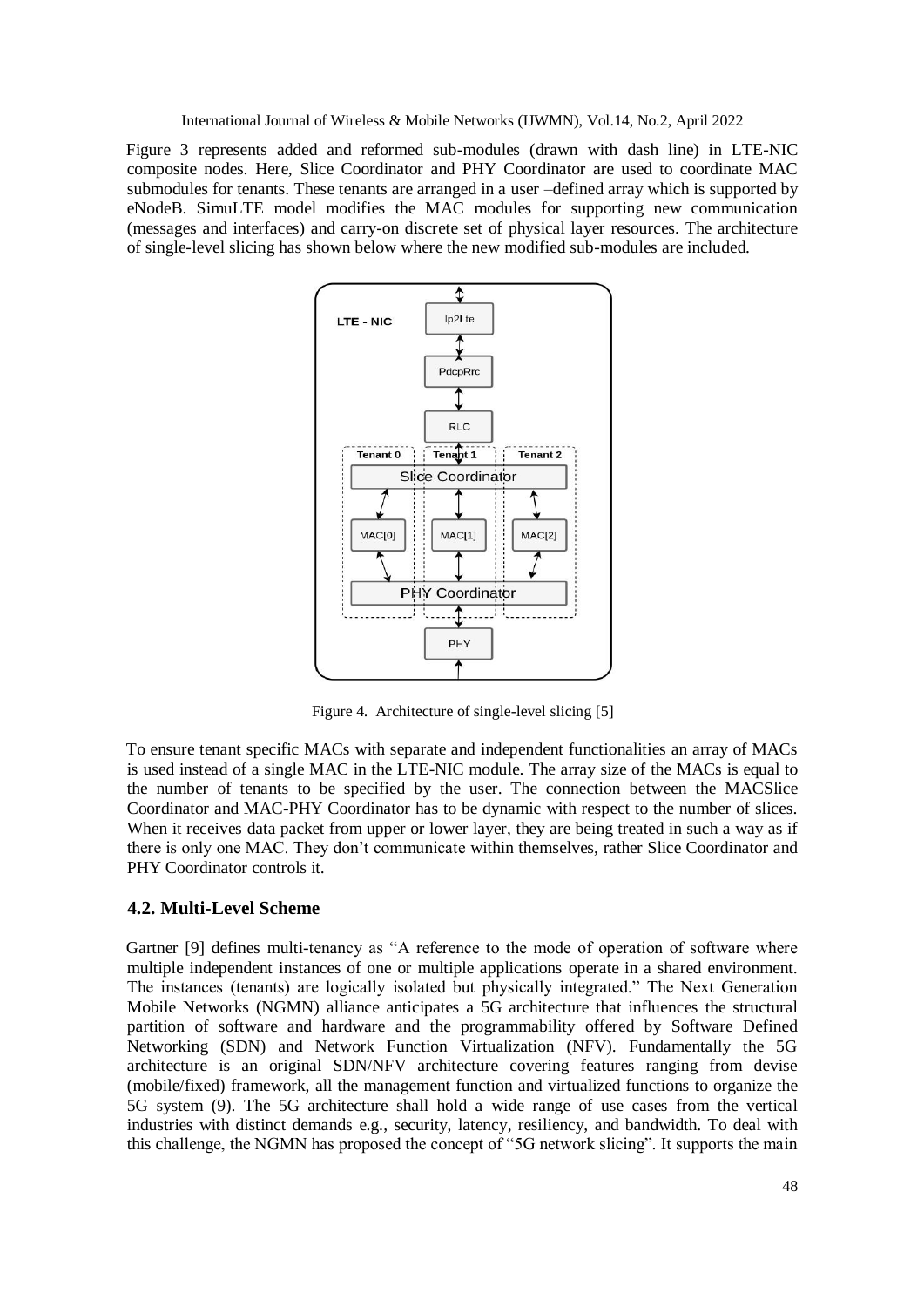architecture framework for 5G which permits for various 5G network slicing architectures that also involves shared network, cloud, and virtualized functions resources to exist in parallel. A multi-tenant 5G network looks forward to a slicing architecture that dynamically provides virtual 5G network slices addressing requirement and virtualized SDN/NFV control instances for a full tenant control of allocated virtual resources [10].

Full multi-tenancy-based network sharing expansion depends on capacities of software-based and virtualization mechanisms those are gradually presented into 3GPP network, prompting its standardization roadmap.



Figure 5. Architecture of multi-level slicing

The above figure is the whole architecture of multi-level slicing. The dotted boxes are independent operators residing in the same base station. Inside each of them traffic can further be divided or sliced based on the application e.g., VOIP, video etc. In this scenario, we call the operators as tenants. On top of the tenants, there is one real time controller that controls the tenants or operators and all the spectrum sharing techniques work here. When packets arrive from RLC layer, the destination UE id is extracted and search for the corresponding MAC id. The packets are then sent to the appropriate MAC and to the appropriate sub-slice according to their corresponding slice id.

The PDCP-RRC module links up NIC and LTE IP modules. This module collects data in downstream direction from upper layer and in upstream manner from the RLC layer whereas the RLC module executes de-multiplexing and multiplexing pf MAC SDUs to/from the MAC layer. RLC operation is the same on both eNB and the UE. Again, the MAC module takes care of buffering and processing the MAC SDUs and MAC PDUs coming from other layers along with scheduling, resource allocation and Adaptative Modulation and Coding (AMC). On each TTI specific links are scheduled for transmission following the schedule list provided by the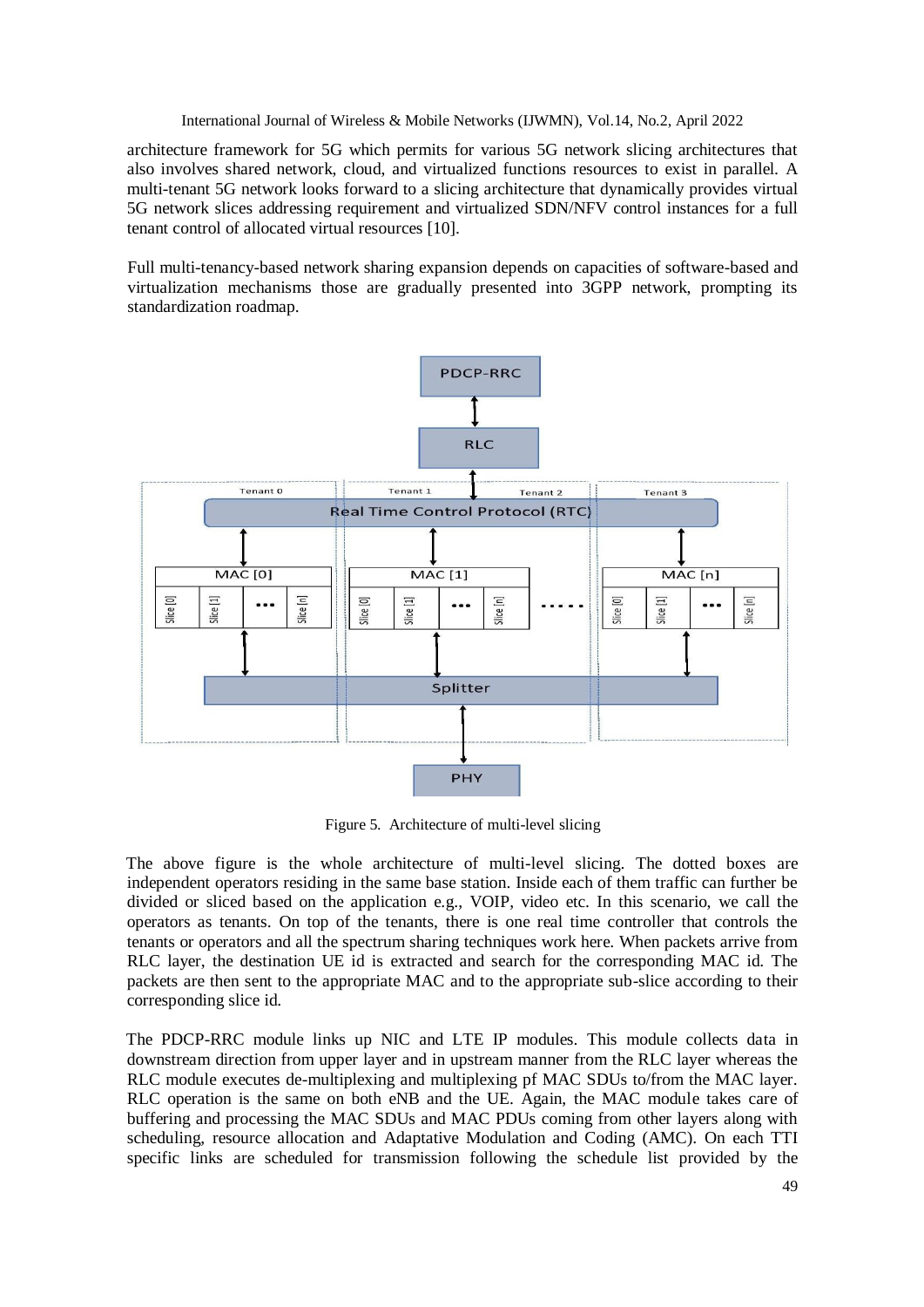scheduler. The PHY module implements functions related to the physical layer such as channel feedback computation and reporting, data transmission and reception and control messages handling. This multi-level slicing has done on modified SimuLTE model using Omnet++.

Currently research has been going on to combine IoT with 5G network technology. Machine learning algorithm based automated network slicing has been suggested to accommodate network requirement according to the vendor usage and different scenarios of the organization. Slicing concept of 5G network is considered as an efficient way to enhance the security of IoT devices [12]. This research work has not covered the security issues of 5G networks. RecentlyBlockchain is using brokering mechanism to ensure private and secure transactions between the resource provider for 5G services and the network slice provider [13,14].

## **5. DISCUSSION**

In single level slicing, allocation is static which means different types of services (audio, video, text etc.) cannot be provided in same MAC. Different MAC is used to provide different type of services. On the other hand, multilevel slicing supports dynamic allocation which means a single MAC can be used to provide different types of services in parallel. Along with this feature different types of services can use different amount of resource blocks according to their requirement. For example, if there are 25 recourse blocks; audio service is using 10 resource blocks and video is using 15 recourse blocks.

# **6. CONCLUSION**

Finally, this paper presented active RAN with multi-level slicing with a new system level simulation model that can simulate multi-tenant RANs. The advantage of fine-grained based spectrum sharing is highlighted by analyzing the prior results along with the simulation platform presentation in details.

Subsequently, we are planning to work on the spectrum sharing technique includes both time sharing algorithm and frequency sharing algorithm where we want to analyze their impact on spectrum sharing granularities. Correspondingly we will compare the multi-level sharing with different sharing technique based on multi-level sharing to observe some interesting outcome.

### **ACKNOWLEDGEMENTS**

The authors would like to thank everyone, just everyone!

### **REFERENCES**

- [1] CISCO: The Mobile Enconomy, white paper, GSMA, (2016).
- [2] 5G Radio Access, Ericsson white paper, April 2016.
- [3] C. Wang et al., "Cellular architecture and key technologies for 5G wireless communication networks," in IEEE Communications Magazine, vol. 52, no. 2, pp. 122-130, February 2014, doi: 10.1109/MCOM.2014.6736752.
- [4] A. Mayoral, R. Vilalta, R. Casellas, R. Martinez and R. Munoz, "Multi-tenant 5G Network Slicing Architecture with Dynamic Deployment of Virtualized Tenant Management and Orchestration (MANO) Instances," ECOC 2016; 42nd European Conference on Optical Communication, Dusseldorf, Germany, 2016, pp. 1-3.
- [5] S. N. Khan, L. Goratti, R. Riggio and S. Hasan, "On active, fine-grained RAN and spectrum sharing in multi-tenant 5G networks," 2017 IEEE 28th Annual International Symposium on Personal, Indoor,